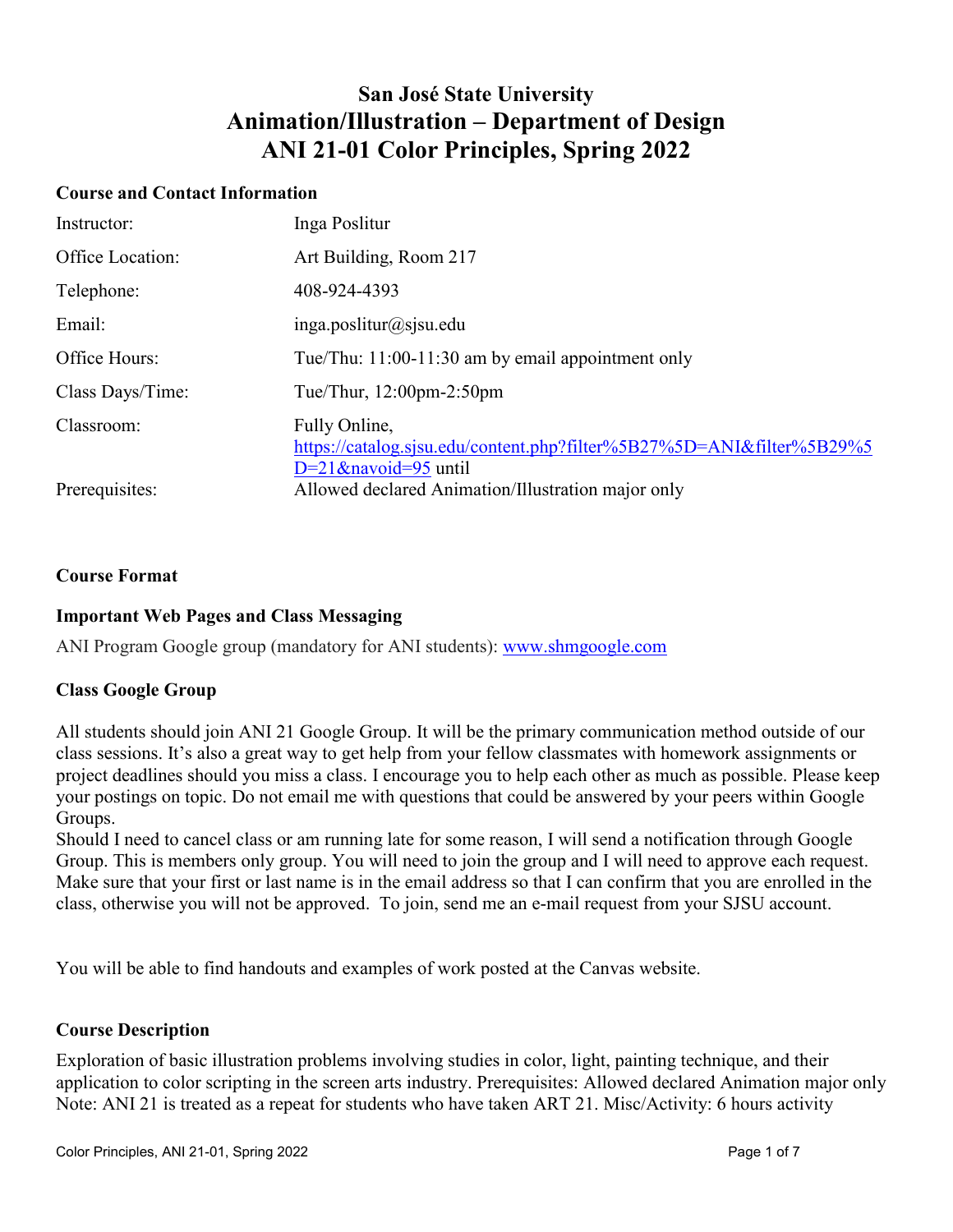# **Course Goals**

- Develop the ability to identify values and value shifts for painting.
- Learn to see color in temperature, warm, cool, neutral.
- Familiarize the student with process of painting and constant practice.
- Encourage the student to see color in class and out of classroom.
- Familiarize the student with traditional painting and industry application of painting

# **Course Learning Outcomes (CLO)**

Color Principles will focus on the understanding of color and light to enable you to create believable, painted illustrations. Students will learn the importance of judging values and using color temperature. To understand how color and light works, the class will paint different lighting situations from life, photos and memory.

For many students, this will be a departure from using dry media and you will gain an understanding of how to apply a wet medium. Students are expected to work in class on assigned projects and will receive supporting instruction in the form of demonstrations, slide lectures and critiques. There will be painted projects, as well as weekly homework assignments that reinforce what has been taught in class.

Upon successful completion of this course, students will be able to:

- 1. At the end of the course, students will gain an understanding of how to see and use color to create imagery.
- 2. Students will learn to recognize color temperature and value shifts through the process of painting from observation.

# **Required Texts/Readings**

# **Textbook**

No required textbook, but books listed below are highly recommended.

### **Other Readings**

Color and Light: A Guide for the Realist Painter, by James Gurney ISBN-13: 978-0740797712

Vision and Art: The Biology of Seeing, by Margaret Livingstone & David Hubel ISBN-13: 978-0810995543

Bright Earth: Art and the Invention of Color, by Philip Ball ISBN-13: 978-0226036281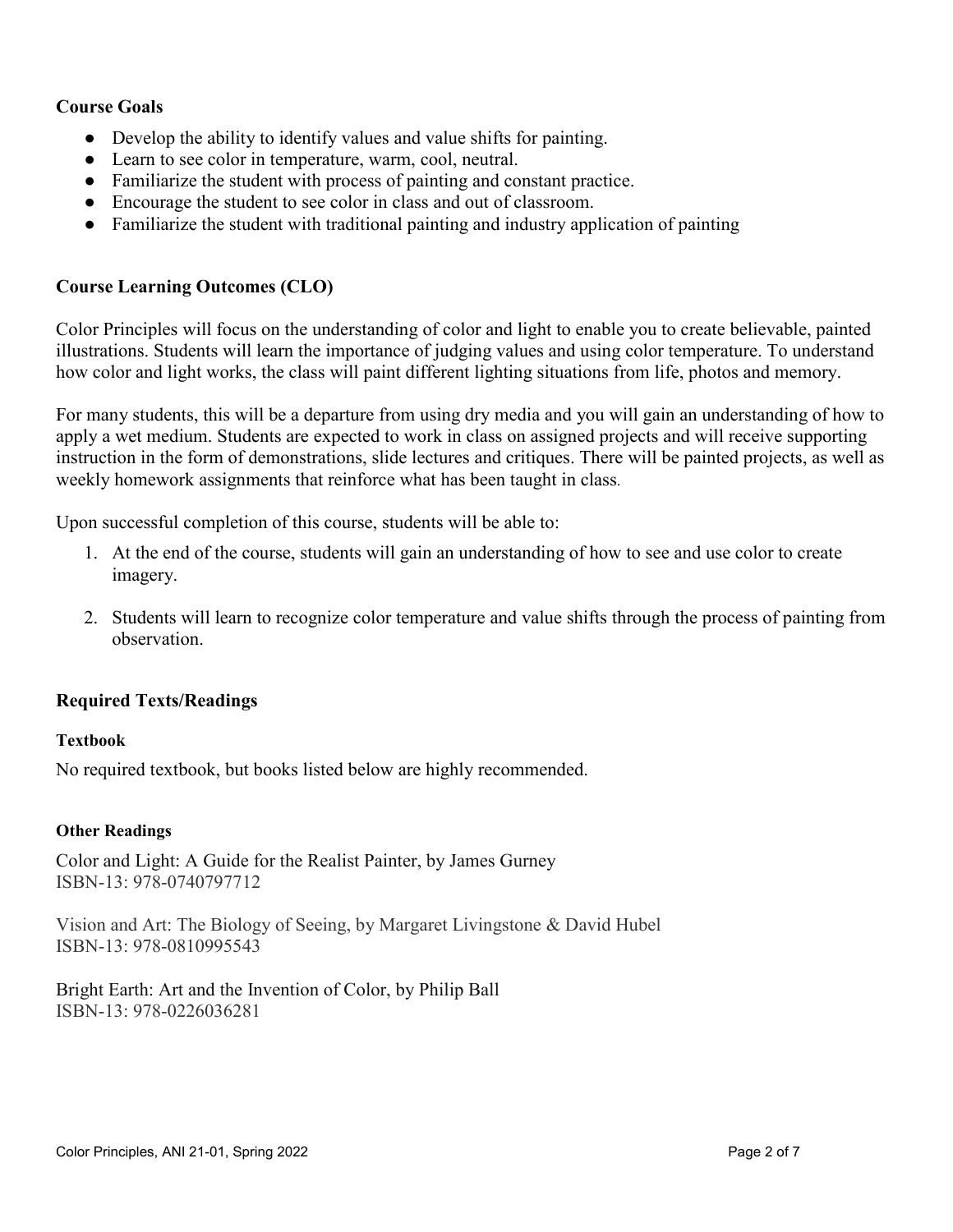#### **Other technology requirements / equipment / material**

This introductory course to painting, color and observation of light will be using the water-based painting medium of gouache. The materials list can be found on the Canvas website and will be discussed during the first class meeting.

# **Course Requirements and Assignments**

"Success in this course is based on the expectation that students will spend, for each unit of credit, a minimum of 45 hours over the length of the course (normally three hours per unit per week) for instruction, preparation/studying, or course related activities, including but not limited to internships, labs, and clinical practice. Other course structures will have equivalent workload expectations as described in the syllabus."

The majority of course requirements are projects that are technical in application to gain a proficient use in color. The beginning assignment consists of a 10 step-value scale to accurately discern how to create the illusion of light in a visual image. After gaining a foundation in implementing a value structure to construct a visual image, the use of color is added through assignments such as a color wheel, complementary color scale and color grid. From here, the course will observe the effects of "warm and cool color" temperature and replicate it in a painted project. Besides homework and critiques that reinforce projects throughout the semester a sketchbook of weekly painting is also required to practice observing color and light from nature.

#### **Final Examination or Evaluation**

The final project is a set of two still lives, painted form observation and the photo reference. The student will use the same image for both paintings, but implement four different color palettes. This project is due during the scheduled final exam schedule generated by the university.

# **Grading Information Policy**

- **a.**
- Students will be graded first and foremost on the quality of their work. You are expected to complete and turn in each assignment on the due date specified here or in class. By turning in work late or unfinished, you will automatically receive a lower or failing grade.
- It is understandable that each student will have a different level of skill and experience. Those who have elementary skills are expected to work hard and show progress to achieve satisfactory results. Making a sincere effort to learn and improve over the semester will be taken into consideration when calculating final grades.

# **b. Project Weight Breakdown**

- Projects 55% (painting/drawing)
- Final project  $10\%$
- Homework 20%
- Class participation 15%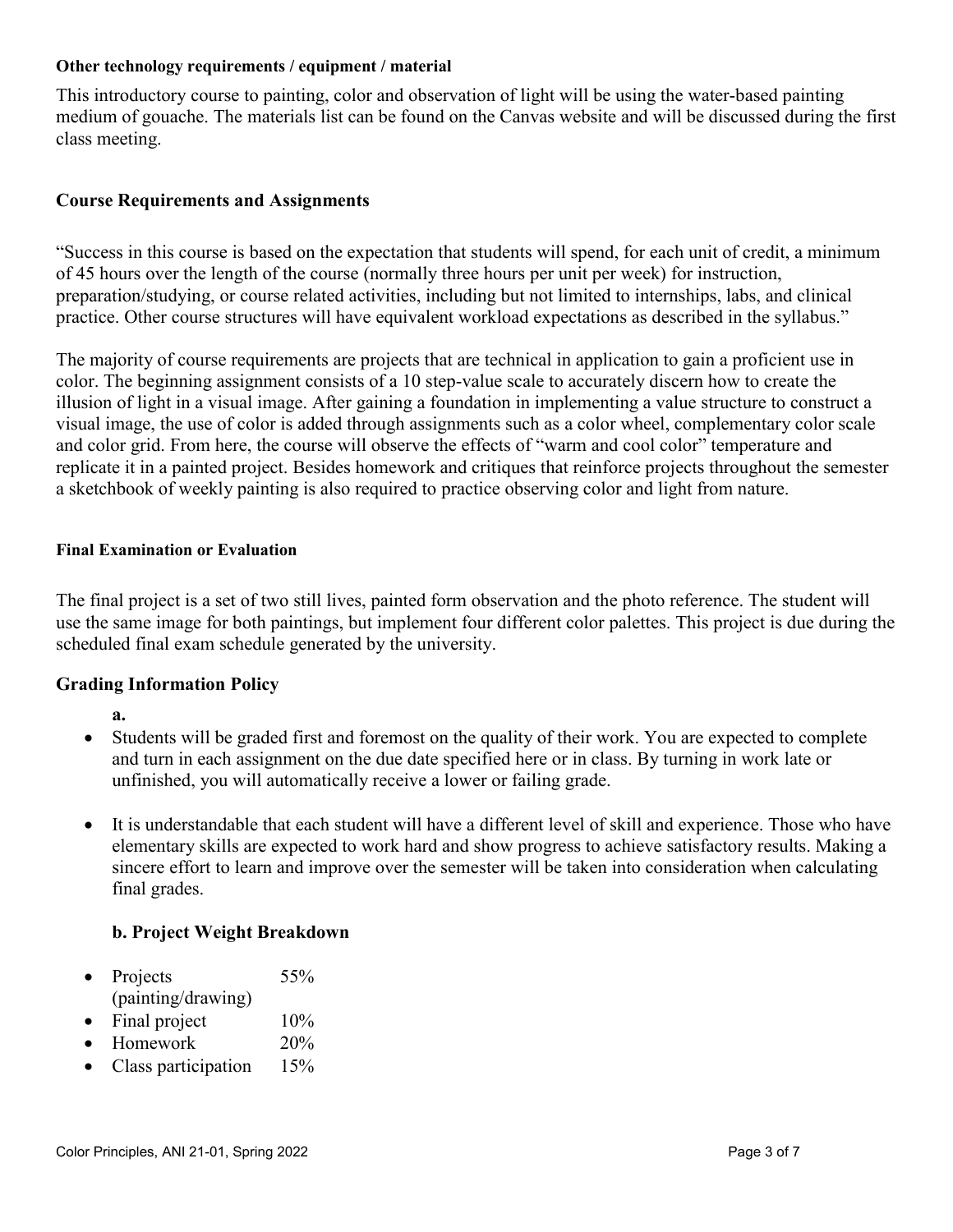# **c. Late Policy**

There are no make-up assignments. All assignments must be completed on the due date specified. Work not completed on the due date will be assigned a failing grade. Late work will be accepted only if prior arrangements have been made with the instructor. Students must make these arrangements a minimum of 24 hours before the due date. Please note that emails and voicemail messages do not constitute a prior arrangement.

A grades indicate excellent work. B grades indicate above average work. C grades indicate average work. D grades indicate below average work. F grades are failing.

A plus =  $100\%$  to 97%  $A = 96\%$  to 93% A minus =  $92\%$  to  $90\%$ B plus =  $89\%$  to  $87\%$  $B = 86\%$  to 83% B minus =  $82\%$  to  $80\%$ C plus =  $79\%$  to  $77\%$  $C = 76\%$  to 73% C minus  $= 72\%$  to 70% D plus =  $69\%$  to  $67\%$  $D = 66\%$  to 63% D minus =  $62\%$  to  $60\%$  $F = 59\%$  to 0%

# **Classroom Protocol**

# **Class Participation**

• Students are expected to join Zoom class on time and conduct themselves in a professional manner. Your class participation will be assessed on your attention and contribution to one-on-one and group critiques and on how you spend your time in class, working on assignments.

# **Animation/Illustration Program Policies**

- Students must arrive to class on time with materials ready to work.
- Cell phones must be silenced.
- Private conversations during lectures and class discussions are not permitted.
- No checking email or using laptops for activities unrelated to the class.
- No playing personal audio through speakers, use headphones only.
- Be courteous to others, keep private conversations quiet.
- Clean the sinks if you use them for your project clean ups. Do not discard paints in the sink. Do not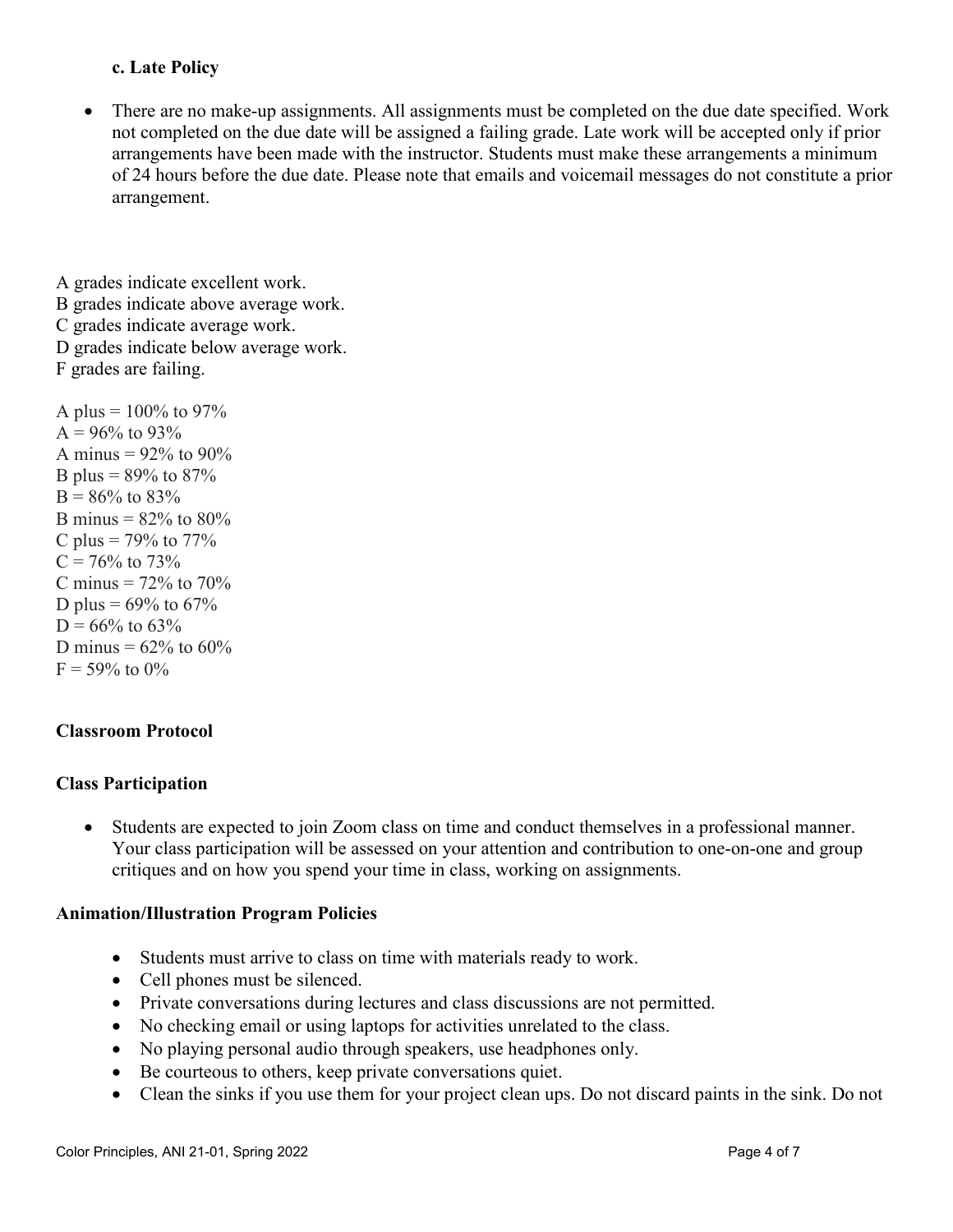discard paper towels on the floor, even if you are working at home! Your parents will NOT be happy if the sink will clog.

# **Academic Integrity policy (Academic Senate Policy F15-7)**

"The University's Academic Integrity policy, located at [http://www.sjsu.edu/senate/docs/S07-2.pdf,](http://www.sjsu.edu/senate/docs/S07-2.pdf) requires you to be honest in all your academic course work. Faculty members are required to report all infractions to the Office of Student Conduct and Ethical Development. The Student Conduct and Ethical Development website is available a[thttps://www.sjsu.edu/studentconduct/](https://www.sjsu.edu/studentconduct/)

Instances of academic dishonesty will not be tolerated by the Animation/Illustration program. Cheating on exams, plagiarism, presenting the work of another as your own, or the use of another person's ideas without giving proper credit will result in AUTOMATIC EXPULSION FROM AND FAILURE OF THE COURSE, with possible expulsion from the Animation/Illustration Major. A second offense will result in IMMEDIATE EXPULSION from the Animation/Illustration Major.

This includes but is not limited to copying someone else's imagery, altering someone else's imagery, altering a pre-existing 3D model, tracing or copying animation, and submitting someone else's notes for a grade.

# **University Policies**

Per University Policy S16-9 *(http://www.sjsu.edu/senate/docs/S16-9.pdf)*, relevant information to all courses, such as academic integrity, accommodations, dropping and adding, consent for recording of class, etc. is available on Office of Graduate and Undergraduate Programs' Syllabus Information web page at http://www.sjsu.edu/gup/syllabusinfo/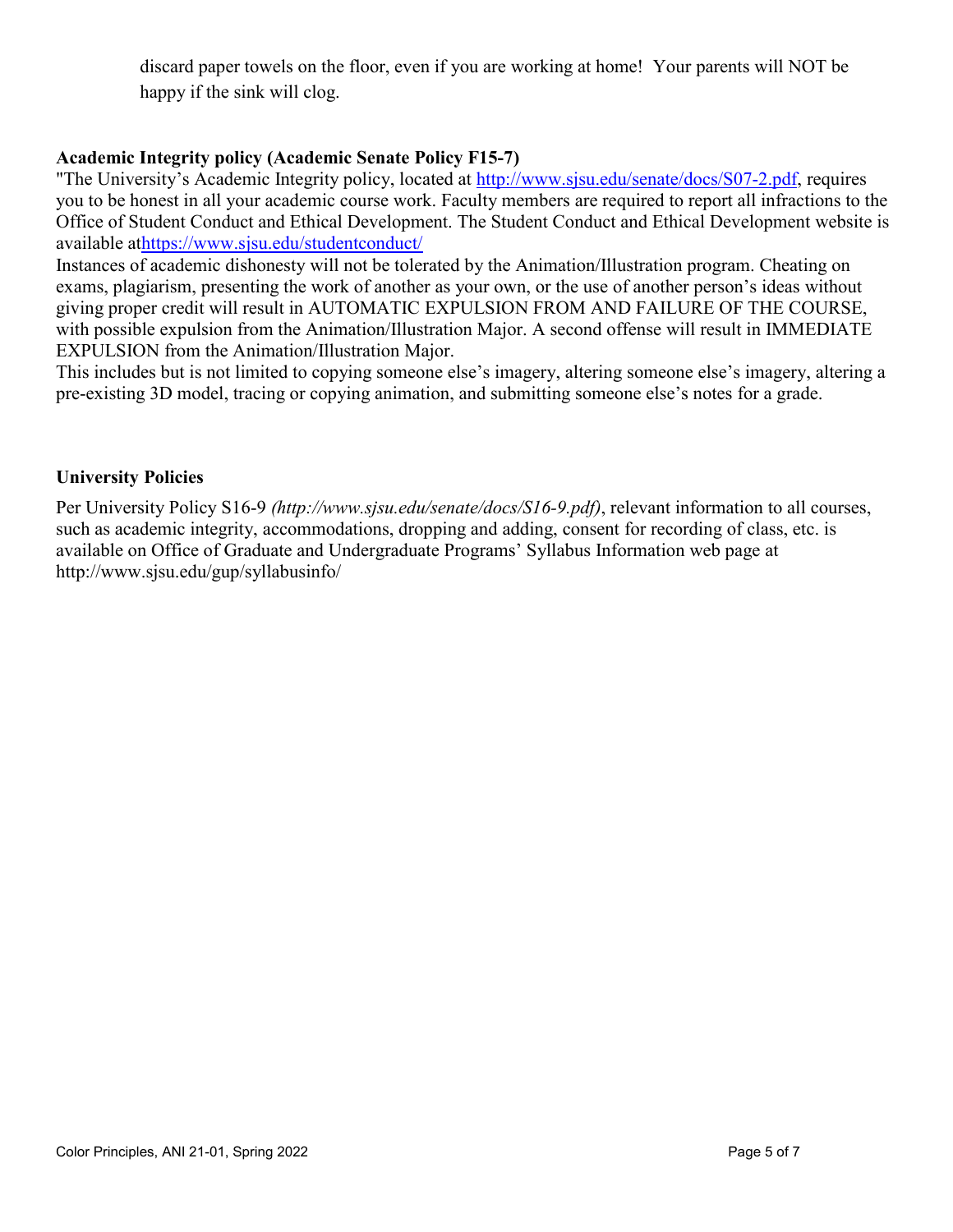# **Course Number / ANI 21-01 Color Principles, Spring Semester, Course Schedule**

The course schedule is subject to change or adjustments with fair notice. Notice will be given verbally in class or through the class Yahoo Group.

| Week           | Date               | <b>Topics, Readings, Assignments, Deadlines</b>                              |
|----------------|--------------------|------------------------------------------------------------------------------|
| $\mathbf{1}$   | 1/27               | Introduction to understanding value & light.                                 |
| $\overline{2}$ | 02/01              | (30) One value shape studies                                                 |
| $\overline{2}$ | 02/03              | B&W Value scale due                                                          |
| $\overline{3}$ | 02/08              | <b>Critiques and Revisions</b>                                               |
| $\overline{3}$ | 02/10              | (20) Four value shape studies                                                |
| $\overline{4}$ | $\overline{02/15}$ | <b>Critiques and Revisions</b>                                               |
| $\overline{4}$ | $\frac{02}{17}$    | Limited palettes; Warm & cool color temperature. (15) B&W still life studies |
| 5              | 02/22              | <b>Critiques and Revisions</b>                                               |
| 5              | 2/24               | Color grids; Ultramarine & Burnt Sienna grid due                             |
| 6              | $\sqrt{03/01}$     | <b>Critiques and Revisions</b>                                               |
| 6              | 03/03              | (2) Still life studies. Warm & cool Palette                                  |
| $\overline{7}$ | 3/08               | <b>Critiques and Revisions</b>                                               |
| $\overline{7}$ | 3/10               | Color wheel due                                                              |
| 8              | 3/15               | <b>Critiques and Revisions</b>                                               |
| 8              | 3/17               | Color studies and exploration                                                |
| 9              | 3/22               | <b>Critiques and Revisions</b>                                               |
| 9              | 3/24               | Color grid                                                                   |
| 10             | 3/29               | <b>Spring Recess</b>                                                         |
| 10             | 3/31               | <b>Spring Recess</b>                                                         |
| 11             | 4/05               | Critiques and Revisions                                                      |
| 11             | 4/07               | Color grid due                                                               |
| 12             | 4/12               | Introduction to Landscape painting. Color complement scale due               |
| 12             | 4/14               | <b>Critiques and Revisions</b>                                               |
| 13             | 4/19               | <b>Critiques and Revisions</b>                                               |

# **Course Schedule**